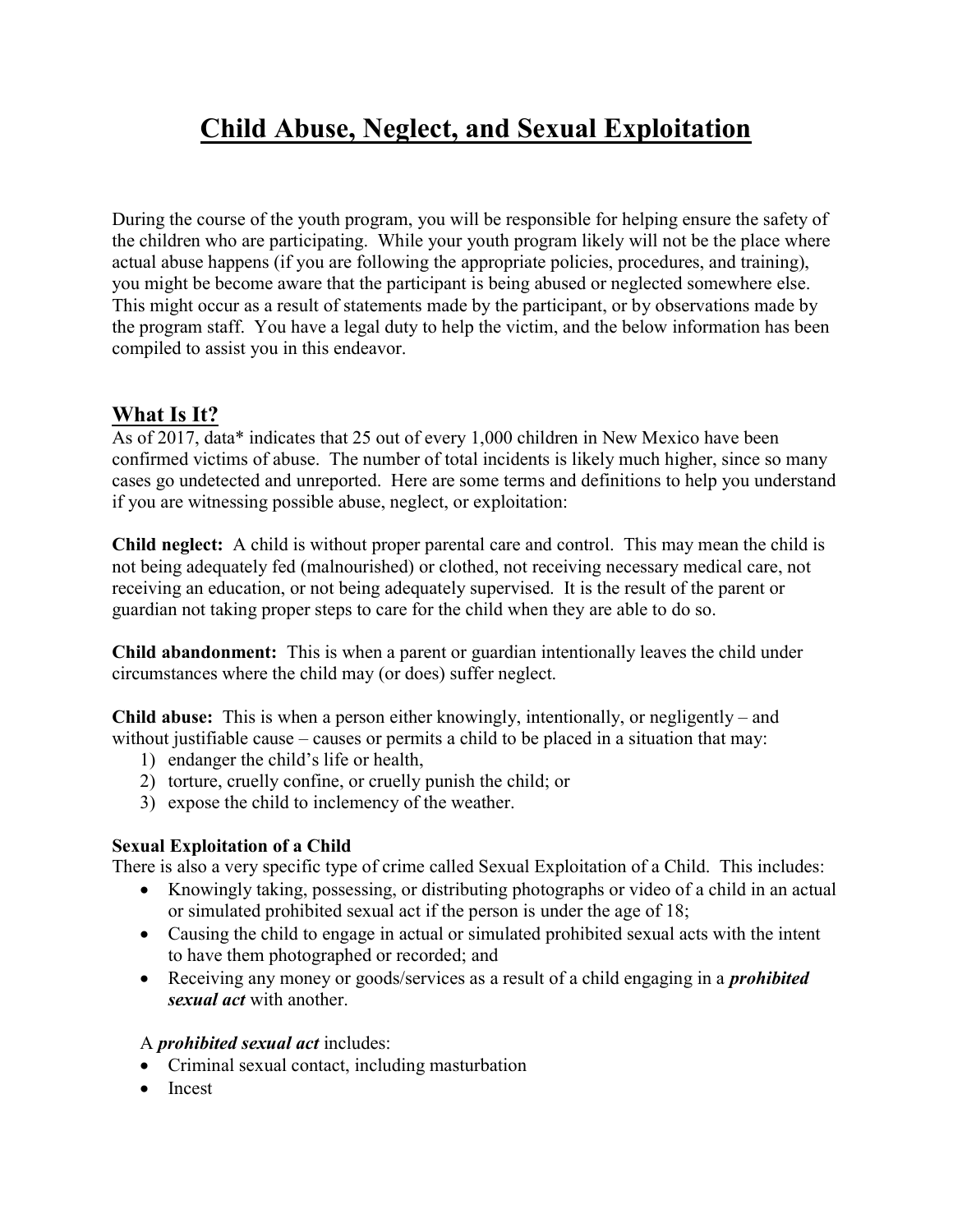- Sexual intercourse (regardless of gender of either party), including genital, oral, or anal;
- Bestiality;
- Sadomasochistic abuse for the purpose of sexual stimulation; or
- Lewd and sexually explicit exhibition with a focus on the genitals or pubic area

### Signs of Physical Abuse

These are some indicators to look for:

- Sudden changes in behavior or performance
- Developmental delays or regression to earlier developmental stages
- Depression
- $\bullet$  Cutting
- The child has been exposed to illegal drugs, chemicals, or substances
- Injuries that cannot be explained, or don't match explanations given
- Bruising that shows different stages of healing, suggestive of being injured in the same area multiple times
- Trouble sitting or walking
- Flinches from sudden movements or noises in a way that is different from other youth;
- Appears to be afraid of adults
- Wears clothing inappropriate for the season or weather in a manner that may be covering injuries
- Refusal to change clothes for physical activities (e.g., PE) or refusal to participate
- Frequent headaches, stomach aches, or body aches with no attributable cause
- Increased anxiety or fear about having to go home, especially fear of a particular person or family member
- Running away from home
- Bullying behaviors against other children
- Abuses animals or pets
- Discloses maltreatment

### Signs of Sexual Abuse

Sexual abuse can, and often does, include many of the same signs as other physical abuse, but might also include:

- Sexual knowledge or behavior inconsistent with the child's age
- Acting out sexually on other children
- Genital pain, itching, bleeding suggesting trauma or infection to genital area
- Acts age-inappropriate with strangers or new adults

# Signs of Neglect

While not necessarily a form of child abuse, neglect can also impair the ability of a child to be healthy. There are many resources available to help families who have financial difficulties, including housing, food, clothing, and medical assistance. Please report children who exhibit the following and who might benefit from referral and resources: